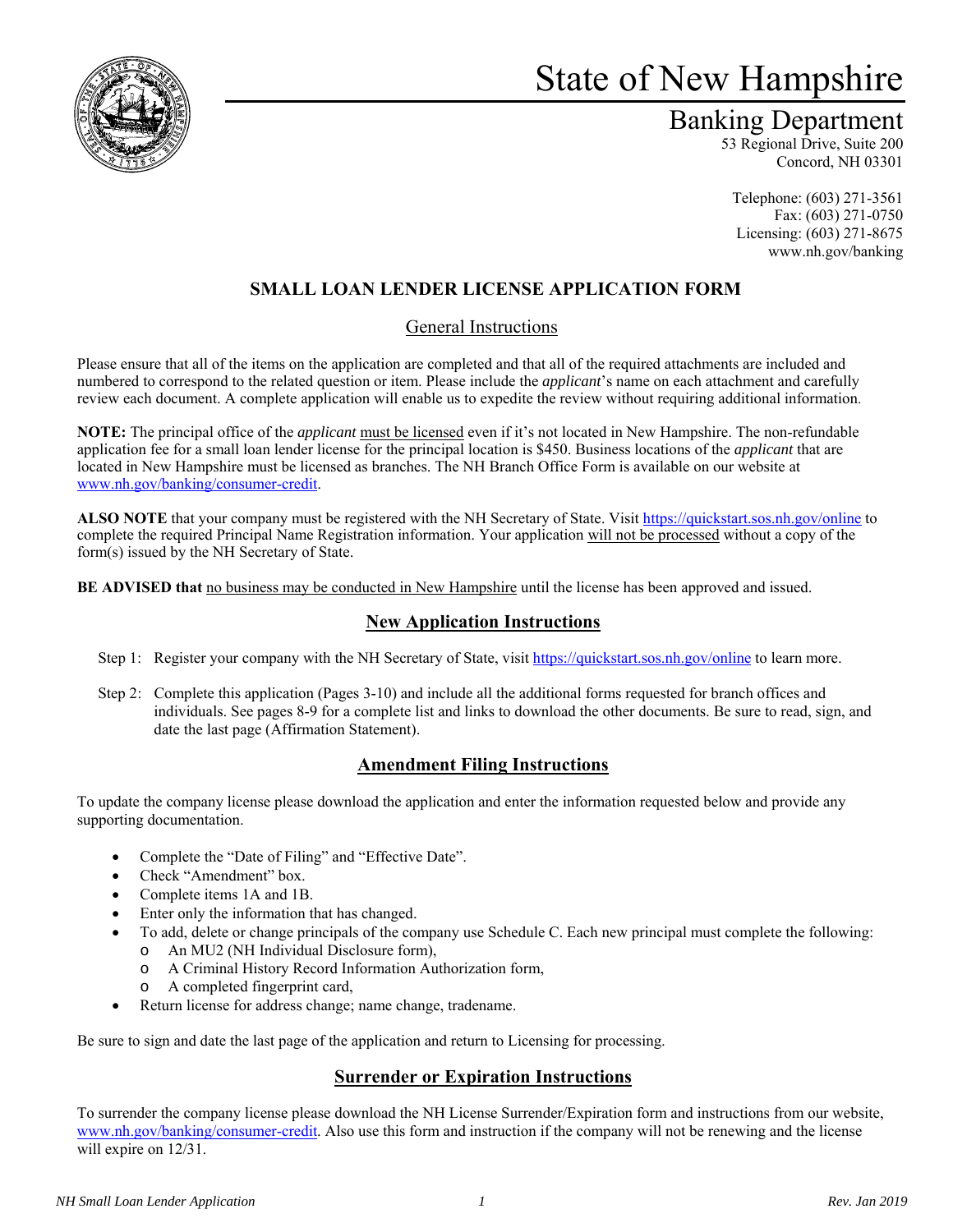### Applicable Definitions

**"Applicant"** – The small loan lender applying or amending information on this form. The only instance in which the applicant is an individual is in the case of a sole proprietorship.

**"Control"** – The power, directly or indirectly, to direct the management or policies of a company, whether through ownership of securities, by contract, or otherwise. Any person that (i) is a director, general partner or officer exercising executive responsibility (or having similar status or functions); (ii) directly or indirectly has the right to vote 10% or more of a class of a voting security or has the power to sell or direct the sale of 10% or more of a class of voting securities; or (iii) in the case of a partnership, has the right to receive upon dissolution, or has contributed, 10% or more of the capital, is presumed to control that company.

**"Direct Owner"** means any person, including individuals, that owns, beneficially owns, has the right to vote, or has the power to sell or direct the sale of 10% or more the applicant or licensee.

**"Financial Services" or "Financial Services-Related"** – Pertaining to securities, commodities, banking, insurance, consumer lending, debt adjustment, money transmission or real estate (including, but not limited to, acting as or being associated with a bank or savings association, credit union, mortgage lender, mortgage broker, mortgage servicer, closing agent, title company, or escrow agent).

**"Indirect Owner"** means, with respect to direct owner and other indirect owners in a multilayered organization:

- in the case of an owner that is a corporation, each of its shareholders that beneficially owns, has the right to vote, or has the power to sell or direct the sale of, 25% or more of that corporation;
- in the case of an owner that is a partnership, all general partners and those limited and special partners that have the right to receive upon dissolution, or have contributed, 25% or more of the partnership's capital;
- in the case of an owner that is a trust, the trust, each trustee and each beneficiary of 25% or more of the trust;
- in the case of an owner that is a Limited Liability Company ("LLC"), (i) those members that have the right to receive upon dissolution, or have contributed, 25% or more of the LLC's capital, and (ii) if managed by elected managers, all elected managers; and
- in the case of an indirect owner, the parent owners of 25% or more of their subsidiary.

**"Jurisdiction"** – The federal government, a foreign government, a state, the District of Columbia, the Commonwealth of Puerto Rico, or any subdivision or regulatory body thereof.

**"Licensee"** – The small loan lender that holds a New Hampshire license and is amending information on this form.

**"Person"** means an individual, corporation, business trust, estate, trust, partnership, association, 2 or more persons having a joint or common interest, or any other legal or commercial entity however organized.

**"Principal"** of the applicant or licensee means an owner with 10 percent or more ownership interest, corporate officer, director, member, general or limited liability partner, limited partner with 10 percent or more ownership interest, trustee, beneficiary of 10 percent or more of the trust that owns the applicant or licensee, executive officer, senior manager, and certain contact persons listed on this application. New Hampshire branch manager, and any person occupying similar status or performing similar functions. New Hampshire branch managers are principals of the company, but are reported on the NH Branch Office Form rather than on Schedule A of this License Application/Amendment Form.

For additional information regarding the NH State Statute for the Regulation of Small Loans, Title Loans, and Payday Loans (RSA 399-A), please visit http://www.gencourt.state.nh.us/rsa/html/NHTOC/NHTOC-XXXVI-399-A.htm.

If you have questions concerning this application or any of the required documents please contact Licensing at 603-271-8675 or Licensing@banking.state.nh.us.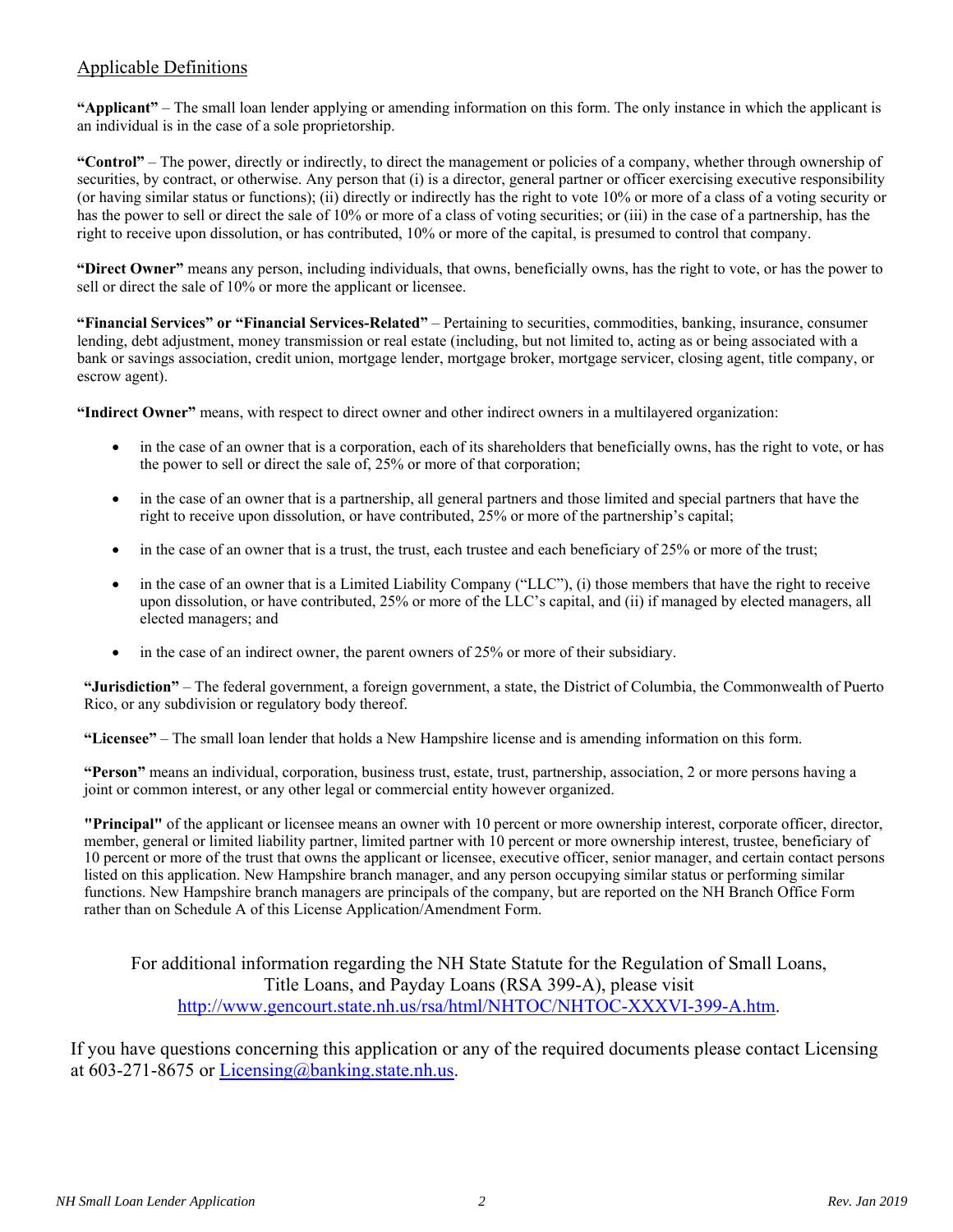

# State of New Hampshire

# Banking Department

53 Regional Drive, Suite 200 Concord, NH 03301

Telephone: (603) 271-3561 Fax: (603) 271-0750 Licensing: (603) 271-8675 www.nh.gov/banking

|                                                                                                                                       | FOR OFFICE USE ONLY                                                                                                                                                                                                                                                                                                                                                                                  | <b>NEW HAMPSHIRE SMALL LOAN LENDER</b>                                                                                                                                                                                                                                                                                                                                                                                                                                                                                      | SMALL LOAN LENDER     \$450                             |  |  |  |  |
|---------------------------------------------------------------------------------------------------------------------------------------|------------------------------------------------------------------------------------------------------------------------------------------------------------------------------------------------------------------------------------------------------------------------------------------------------------------------------------------------------------------------------------------------------|-----------------------------------------------------------------------------------------------------------------------------------------------------------------------------------------------------------------------------------------------------------------------------------------------------------------------------------------------------------------------------------------------------------------------------------------------------------------------------------------------------------------------------|---------------------------------------------------------|--|--|--|--|
|                                                                                                                                       | Ck. # _____________ Amt.\$____________                                                                                                                                                                                                                                                                                                                                                               | <b>APPLICATION FORM</b><br>Date of Filing: Effective Date: CHECTIVE OF FILING                                                                                                                                                                                                                                                                                                                                                                                                                                               | NH BRANCH OFFICES, ENTER                                |  |  |  |  |
|                                                                                                                                       | Rec'd by <u>Date</u> Date                                                                                                                                                                                                                                                                                                                                                                            |                                                                                                                                                                                                                                                                                                                                                                                                                                                                                                                             | TOTAL @ \$450 EACH \$                                   |  |  |  |  |
|                                                                                                                                       | Entered By________ Date_________                                                                                                                                                                                                                                                                                                                                                                     |                                                                                                                                                                                                                                                                                                                                                                                                                                                                                                                             | FEES APPLY FOR NEW LICENSE<br>ONLY, NOT FOR AMENDMENTS. |  |  |  |  |
|                                                                                                                                       | App. Complete Date ______________                                                                                                                                                                                                                                                                                                                                                                    |                                                                                                                                                                                                                                                                                                                                                                                                                                                                                                                             | <b>Make Check Payable To:</b>                           |  |  |  |  |
|                                                                                                                                       | Approved By ________ Date _________                                                                                                                                                                                                                                                                                                                                                                  |                                                                                                                                                                                                                                                                                                                                                                                                                                                                                                                             | "STATE OF NEW HAMPSHIRE"                                |  |  |  |  |
|                                                                                                                                       |                                                                                                                                                                                                                                                                                                                                                                                                      | <b>WARNING:</b> Failure to keep this form current and to file accurate supplementary information on a timely basis, or<br>the failure to keep accurate books and records or otherwise to comply with the provisions of law<br>pertaining to the conduct of business for which you are applying, may violate the laws of the State of<br>New Hampshire and may result in disciplinary, administrative, injunctive or criminal action.<br>INTENTIONAL MISSTATEMENTS OR OMISSIONS OF FACTS MAY CONSTITUTE CRIMINAL VIOLATIONS. |                                                         |  |  |  |  |
| <b>NEW APPLICATION</b>                                                                                                                |                                                                                                                                                                                                                                                                                                                                                                                                      | $\Box$ AMENDMENT To amend, circle item(s) being amended.                                                                                                                                                                                                                                                                                                                                                                                                                                                                    |                                                         |  |  |  |  |
| 1.                                                                                                                                    |                                                                                                                                                                                                                                                                                                                                                                                                      | Exact name, principal business address, mailing address, if different, and telephone numbers of applicant:                                                                                                                                                                                                                                                                                                                                                                                                                  |                                                         |  |  |  |  |
|                                                                                                                                       |                                                                                                                                                                                                                                                                                                                                                                                                      |                                                                                                                                                                                                                                                                                                                                                                                                                                                                                                                             |                                                         |  |  |  |  |
| А.                                                                                                                                    | Full legal name of applicant.                                                                                                                                                                                                                                                                                                                                                                        | В.                                                                                                                                                                                                                                                                                                                                                                                                                                                                                                                          | <b>IRS Employer Identification Number</b>               |  |  |  |  |
|                                                                                                                                       | (if sole proprietor, provide last, first and middle name)                                                                                                                                                                                                                                                                                                                                            |                                                                                                                                                                                                                                                                                                                                                                                                                                                                                                                             | (Social Security No is allowed for sole proprietorship) |  |  |  |  |
| C.                                                                                                                                    | 1) Trade Name under which business primarily is or will be conducted in New Hampshire, if different from Item 1A (attach copy of NH<br>Trade Name registration issued by the NH Secretary of State).<br>2) List any other name(s) by which the applicant conducts or will conduct business and the jurisdiction(s) in which the name(s) are or<br>will be used (Use additional sheets as necessary). |                                                                                                                                                                                                                                                                                                                                                                                                                                                                                                                             |                                                         |  |  |  |  |
| Name                                                                                                                                  |                                                                                                                                                                                                                                                                                                                                                                                                      |                                                                                                                                                                                                                                                                                                                                                                                                                                                                                                                             | <b>Jurisdiction</b>                                     |  |  |  |  |
|                                                                                                                                       |                                                                                                                                                                                                                                                                                                                                                                                                      |                                                                                                                                                                                                                                                                                                                                                                                                                                                                                                                             |                                                         |  |  |  |  |
| Name                                                                                                                                  |                                                                                                                                                                                                                                                                                                                                                                                                      |                                                                                                                                                                                                                                                                                                                                                                                                                                                                                                                             | <b>Jurisdiction</b>                                     |  |  |  |  |
| If this filing makes a name change on behalf of the applicant, enter the new name and specify whether the name change is of the<br>D. |                                                                                                                                                                                                                                                                                                                                                                                                      |                                                                                                                                                                                                                                                                                                                                                                                                                                                                                                                             |                                                         |  |  |  |  |
| $\Box$ applicant name (1A) or $\Box$ business trade name (1C):                                                                        |                                                                                                                                                                                                                                                                                                                                                                                                      |                                                                                                                                                                                                                                                                                                                                                                                                                                                                                                                             |                                                         |  |  |  |  |
| Е.                                                                                                                                    | Main address: (Do not use a P.O. Box)                                                                                                                                                                                                                                                                                                                                                                |                                                                                                                                                                                                                                                                                                                                                                                                                                                                                                                             |                                                         |  |  |  |  |
|                                                                                                                                       | Number and Street                                                                                                                                                                                                                                                                                                                                                                                    | City                                                                                                                                                                                                                                                                                                                                                                                                                                                                                                                        | State/Country<br>Zip+4/Postal Code                      |  |  |  |  |
| F.                                                                                                                                    | Mailing address, if different:                                                                                                                                                                                                                                                                                                                                                                       |                                                                                                                                                                                                                                                                                                                                                                                                                                                                                                                             |                                                         |  |  |  |  |
|                                                                                                                                       | PO Box or Number and Street                                                                                                                                                                                                                                                                                                                                                                          | City                                                                                                                                                                                                                                                                                                                                                                                                                                                                                                                        | State/Country<br>Zip+4/Postal Code                      |  |  |  |  |
| G.                                                                                                                                    | Telephone Numbers and Website address:                                                                                                                                                                                                                                                                                                                                                               |                                                                                                                                                                                                                                                                                                                                                                                                                                                                                                                             |                                                         |  |  |  |  |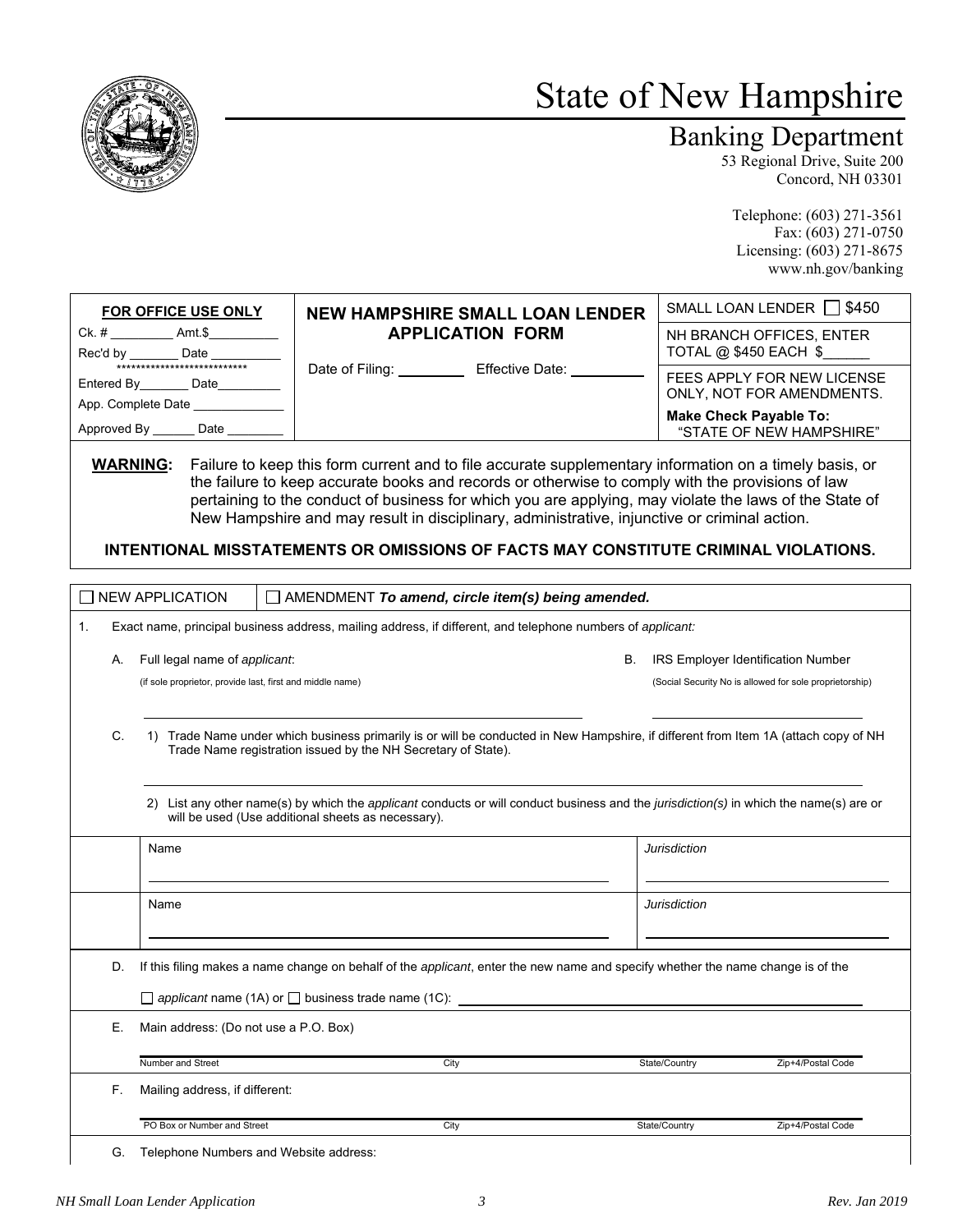|    | Business phone                                                                                                                                                                                                                                                                                                                                                                                                                                                                                                                                                                                                                |      | Fax line           |                         |  |  |
|----|-------------------------------------------------------------------------------------------------------------------------------------------------------------------------------------------------------------------------------------------------------------------------------------------------------------------------------------------------------------------------------------------------------------------------------------------------------------------------------------------------------------------------------------------------------------------------------------------------------------------------------|------|--------------------|-------------------------|--|--|
|    | Area Code<br><b>Telephone Number</b>                                                                                                                                                                                                                                                                                                                                                                                                                                                                                                                                                                                          |      | Area Code          | <b>Telephone Number</b> |  |  |
|    | website address #1                                                                                                                                                                                                                                                                                                                                                                                                                                                                                                                                                                                                            |      | website address #2 |                         |  |  |
| Η. | Small Loan Lenders who make title loans or payday loans must maintain a licensed office in New Hampshire. The office location(s) must<br>be accessible to consumers and open during normal business hours.<br>Complete a Branch office application form for each location. The form is available on our website, www.nh.gov/banking/consumer-credit.                                                                                                                                                                                                                                                                          |      |                    |                         |  |  |
| I. | Principal Licensing Contact Person: This is the individual who may sign this application form and to whom all licensing questions and<br>issues will be addressed. The named individual must be authorized by the company to make sworn statements and attestations on behalf<br>of the company where required as part of the application and/or renewal process. If this individual has decision-making authority and<br>can speak on behalf of the company, an MU2 (NH Individual Disclosure Form) and background check are required; if the duties<br>of this position are clerical or administrative, it is not required. |      |                    |                         |  |  |
|    | Name and Title                                                                                                                                                                                                                                                                                                                                                                                                                                                                                                                                                                                                                |      | Area Code          | Telephone Number        |  |  |
|    | Number and Street                                                                                                                                                                                                                                                                                                                                                                                                                                                                                                                                                                                                             | City | State/Country      | Zip+4/Postal Code       |  |  |
|    | E-mail Address                                                                                                                                                                                                                                                                                                                                                                                                                                                                                                                                                                                                                |      | Fax Number         |                         |  |  |
|    | administrative, it is not required.<br>Name and Title                                                                                                                                                                                                                                                                                                                                                                                                                                                                                                                                                                         |      | Area Code          | Telephone Number        |  |  |
|    | Number and Street                                                                                                                                                                                                                                                                                                                                                                                                                                                                                                                                                                                                             | City | State/Country      | Zip+4/Postal Code       |  |  |
|    |                                                                                                                                                                                                                                                                                                                                                                                                                                                                                                                                                                                                                               |      |                    |                         |  |  |
|    | E-mail Address                                                                                                                                                                                                                                                                                                                                                                                                                                                                                                                                                                                                                |      | Fax Number         |                         |  |  |
| Κ. | Employee to contact regarding legal/litigation matters: This is the individual who has the authority to speak for the company on legal<br>and litigation matters. If this individual has decision-making authority and can speak on behalf of the company, an MU2 (NH<br>Individual Disclosure Form) and background check are required; if the duties of this position are clerical or administrative, it is<br>not required.                                                                                                                                                                                                 |      |                    |                         |  |  |
|    | Name and Title                                                                                                                                                                                                                                                                                                                                                                                                                                                                                                                                                                                                                |      | Area Code          | <b>Telephone Number</b> |  |  |
|    | Number and Street                                                                                                                                                                                                                                                                                                                                                                                                                                                                                                                                                                                                             | City | State/Country      | Zip+4/Postal Code       |  |  |
|    | E-mail Address                                                                                                                                                                                                                                                                                                                                                                                                                                                                                                                                                                                                                |      | Fax Number         |                         |  |  |
| L. | Employee to contact regarding examination matters: This is the individual who has the authority to speak for the company regarding<br>examination matters. If this individual has decision-making authority and can speak on behalf of the company, an MU2 (NH<br>Individual Disclosure Form) and background check are required; if the duties of this position are clerical or administrative, it is<br>not required.                                                                                                                                                                                                        |      |                    |                         |  |  |
|    | Name and Title                                                                                                                                                                                                                                                                                                                                                                                                                                                                                                                                                                                                                |      | Area Code          | Telephone Number        |  |  |
|    | Number and Street                                                                                                                                                                                                                                                                                                                                                                                                                                                                                                                                                                                                             | City | State/Country      | Zip+4/Postal Code       |  |  |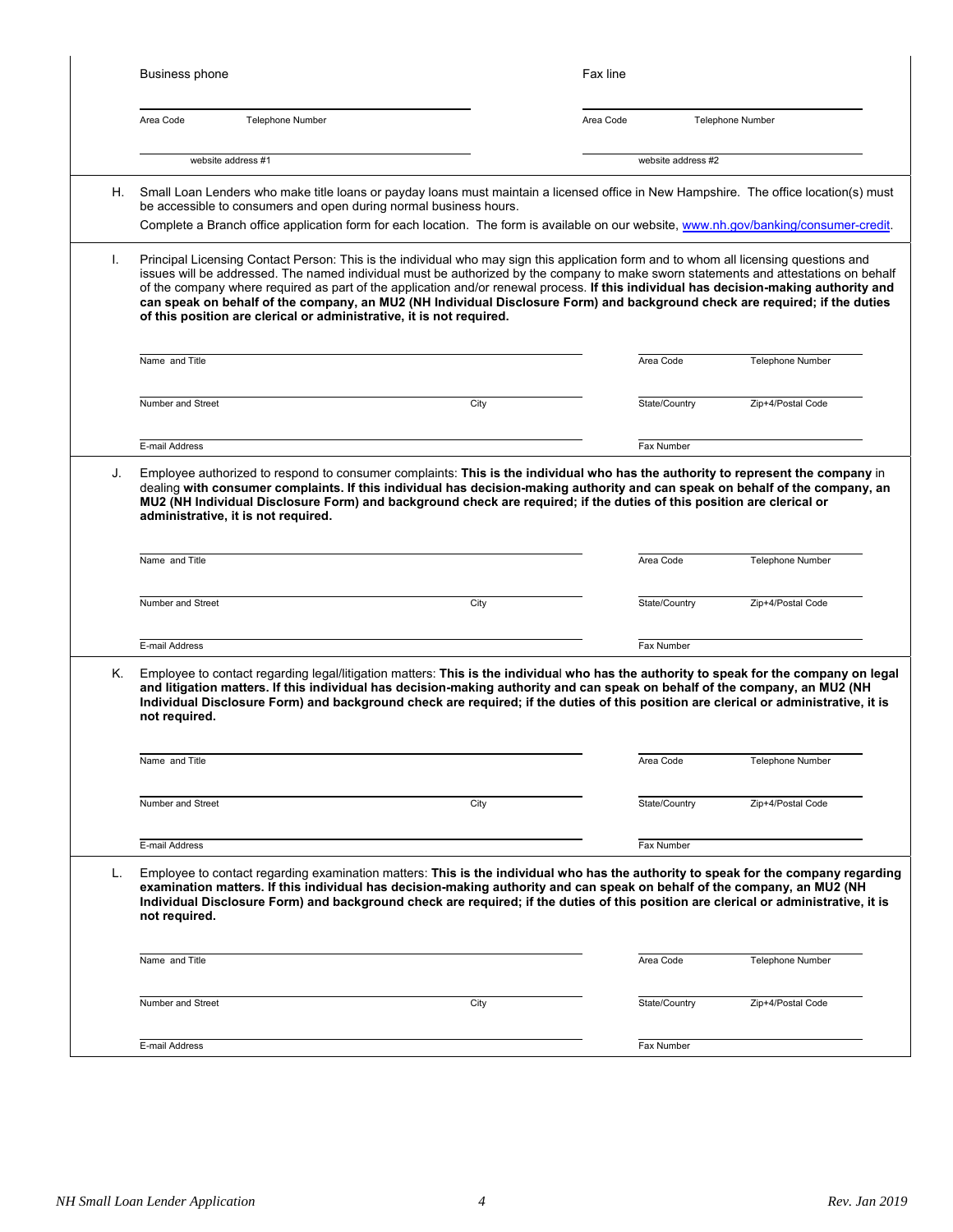|          |             |                                                                                                                                                                                                                                                                                                                                                                                                                                                                                                                                                                                                                                                |            | Organization Name (if different from applicant) or Records Custodian Name                                                                                                                                                                                                                                                                                                        |                                                    |                | Area Code                                                               | Telephone Number  |            |
|----------|-------------|------------------------------------------------------------------------------------------------------------------------------------------------------------------------------------------------------------------------------------------------------------------------------------------------------------------------------------------------------------------------------------------------------------------------------------------------------------------------------------------------------------------------------------------------------------------------------------------------------------------------------------------------|------------|----------------------------------------------------------------------------------------------------------------------------------------------------------------------------------------------------------------------------------------------------------------------------------------------------------------------------------------------------------------------------------|----------------------------------------------------|----------------|-------------------------------------------------------------------------|-------------------|------------|
|          |             | Number and Street                                                                                                                                                                                                                                                                                                                                                                                                                                                                                                                                                                                                                              |            |                                                                                                                                                                                                                                                                                                                                                                                  | City                                               |                | State/Country                                                           | Zip+4/Postal Code |            |
|          |             |                                                                                                                                                                                                                                                                                                                                                                                                                                                                                                                                                                                                                                                |            |                                                                                                                                                                                                                                                                                                                                                                                  |                                                    |                |                                                                         |                   |            |
| 2.       |             |                                                                                                                                                                                                                                                                                                                                                                                                                                                                                                                                                                                                                                                |            | Enter appropriate number in the box(es) for each jurisdiction:<br>Enter "1" if applicant is newly applying in that jurisdiction as a small loan lender (SML).<br>Enter "2" if applicant has a pending application in that jurisdiction as a small loan lender (SML).<br>Enter "3" if applicant is already licensed/registered in that jurisdiction as a small loan lender (SML). |                                                    |                |                                                                         |                   |            |
|          |             |                                                                                                                                                                                                                                                                                                                                                                                                                                                                                                                                                                                                                                                | <b>SML</b> |                                                                                                                                                                                                                                                                                                                                                                                  | <b>SML</b>                                         |                | <b>SML</b>                                                              |                   | <b>SML</b> |
| Alabama  |             |                                                                                                                                                                                                                                                                                                                                                                                                                                                                                                                                                                                                                                                |            | Idaho                                                                                                                                                                                                                                                                                                                                                                            |                                                    | Montana        |                                                                         | Rhode Island      |            |
| Alaska   |             |                                                                                                                                                                                                                                                                                                                                                                                                                                                                                                                                                                                                                                                |            | Illinois                                                                                                                                                                                                                                                                                                                                                                         |                                                    | Nebraska       |                                                                         | South Carolina    |            |
| Arizona  |             |                                                                                                                                                                                                                                                                                                                                                                                                                                                                                                                                                                                                                                                |            | Indiana                                                                                                                                                                                                                                                                                                                                                                          |                                                    | Nevada         |                                                                         | South Dakota      |            |
|          | Arkansas    |                                                                                                                                                                                                                                                                                                                                                                                                                                                                                                                                                                                                                                                |            | lowa                                                                                                                                                                                                                                                                                                                                                                             |                                                    | New Hampshire  |                                                                         | Tennessee         |            |
|          |             | California - DOC                                                                                                                                                                                                                                                                                                                                                                                                                                                                                                                                                                                                                               |            | Kansas                                                                                                                                                                                                                                                                                                                                                                           |                                                    | New Jersey     |                                                                         | Texas - OCCC      |            |
|          |             | California – DRE                                                                                                                                                                                                                                                                                                                                                                                                                                                                                                                                                                                                                               |            | Kentucky                                                                                                                                                                                                                                                                                                                                                                         |                                                    | New Mexico     |                                                                         | Texas - SML       |            |
| Colorado |             |                                                                                                                                                                                                                                                                                                                                                                                                                                                                                                                                                                                                                                                |            | Louisiana                                                                                                                                                                                                                                                                                                                                                                        |                                                    | New York       |                                                                         | Utah              |            |
|          | Connecticut |                                                                                                                                                                                                                                                                                                                                                                                                                                                                                                                                                                                                                                                |            | Maine                                                                                                                                                                                                                                                                                                                                                                            |                                                    | North Carolina |                                                                         | Vermont           |            |
|          | Delaware    |                                                                                                                                                                                                                                                                                                                                                                                                                                                                                                                                                                                                                                                |            | Maryland                                                                                                                                                                                                                                                                                                                                                                         |                                                    | North Dakota   |                                                                         | Virginia          |            |
|          |             | District of Columbia                                                                                                                                                                                                                                                                                                                                                                                                                                                                                                                                                                                                                           |            | Massachusetts                                                                                                                                                                                                                                                                                                                                                                    |                                                    | Ohio           |                                                                         | Washington        |            |
| Florida  |             |                                                                                                                                                                                                                                                                                                                                                                                                                                                                                                                                                                                                                                                |            | Michigan                                                                                                                                                                                                                                                                                                                                                                         |                                                    | Oklahoma       |                                                                         | West Virginia     |            |
| Georgia  |             |                                                                                                                                                                                                                                                                                                                                                                                                                                                                                                                                                                                                                                                |            | Minnesota                                                                                                                                                                                                                                                                                                                                                                        |                                                    | Oregon         |                                                                         | Wisconsin         |            |
| Guam     |             |                                                                                                                                                                                                                                                                                                                                                                                                                                                                                                                                                                                                                                                |            | Mississippi                                                                                                                                                                                                                                                                                                                                                                      |                                                    | Pennsylvania   |                                                                         | Wyoming           |            |
| Hawaii   |             |                                                                                                                                                                                                                                                                                                                                                                                                                                                                                                                                                                                                                                                |            | Missouri                                                                                                                                                                                                                                                                                                                                                                         |                                                    | Puerto Rico    |                                                                         |                   |            |
|          |             |                                                                                                                                                                                                                                                                                                                                                                                                                                                                                                                                                                                                                                                |            |                                                                                                                                                                                                                                                                                                                                                                                  |                                                    |                |                                                                         |                   |            |
| 3.       | А.          | Indicate legal status of applicant.<br>$\Box$ Corporation<br>$\Box$ Partnership                                                                                                                                                                                                                                                                                                                                                                                                                                                                                                                                                                |            |                                                                                                                                                                                                                                                                                                                                                                                  | Sole Proprietorship<br>□ Limited Liability Company |                | $\Box$ Other (specify) $\_\_\_\_\_\_\_\_\_\_\_\_\_\_\_\_\_\_\_\_\_\_\_$ |                   |            |
|          | В.          | Applicant's fiscal year end (MM/DD):                                                                                                                                                                                                                                                                                                                                                                                                                                                                                                                                                                                                           |            |                                                                                                                                                                                                                                                                                                                                                                                  |                                                    |                |                                                                         |                   |            |
|          | C.          | If other than a sole proprietorship, indicate date and place applicant obtained its legal status (i.e., state or country where incorporated,<br>where partnership agreement was filed, or where applicant entity was formed) and attach copy of Certificate of Incorporation or Certificate<br>of Formation issued by the appropriate agency of the state of incorporation/formation:                                                                                                                                                                                                                                                          |            |                                                                                                                                                                                                                                                                                                                                                                                  |                                                    |                |                                                                         |                   |            |
|          |             |                                                                                                                                                                                                                                                                                                                                                                                                                                                                                                                                                                                                                                                |            |                                                                                                                                                                                                                                                                                                                                                                                  |                                                    |                |                                                                         |                   |            |
|          | D.          | If applicant is a publicly traded corporation, please insert stock symbol and the name of at least one exchange upon which the applicant's                                                                                                                                                                                                                                                                                                                                                                                                                                                                                                     |            |                                                                                                                                                                                                                                                                                                                                                                                  |                                                    |                |                                                                         |                   |            |
|          |             |                                                                                                                                                                                                                                                                                                                                                                                                                                                                                                                                                                                                                                                |            |                                                                                                                                                                                                                                                                                                                                                                                  |                                                    |                |                                                                         |                   |            |
|          | Е.          | Foreign (not formed in New Hampshire) entities must appoint and maintain at all times a registered agent in New Hampshire. If the<br>applicant has a NH Branch Office, an individual in that office may be appointed as the NH registered agent. If the applicant does not have<br>a NH Branch Office or does not wish to appoint someone in a branch office, the applicant must appoint another person located in NH to be<br>the NH registered agent. The agent's office must be open during regular business hours. Banking Department examinations of the<br>licensee's books and records may take place at the registered agent's office. |            |                                                                                                                                                                                                                                                                                                                                                                                  |                                                    |                |                                                                         |                   |            |
|          |             |                                                                                                                                                                                                                                                                                                                                                                                                                                                                                                                                                                                                                                                |            |                                                                                                                                                                                                                                                                                                                                                                                  |                                                    |                |                                                                         |                   |            |
|          |             |                                                                                                                                                                                                                                                                                                                                                                                                                                                                                                                                                                                                                                                |            |                                                                                                                                                                                                                                                                                                                                                                                  |                                                    |                |                                                                         |                   |            |

M. Physical address of location where the official books and records of the *applicant* will be kept.

Mailing Address of Agent (if different):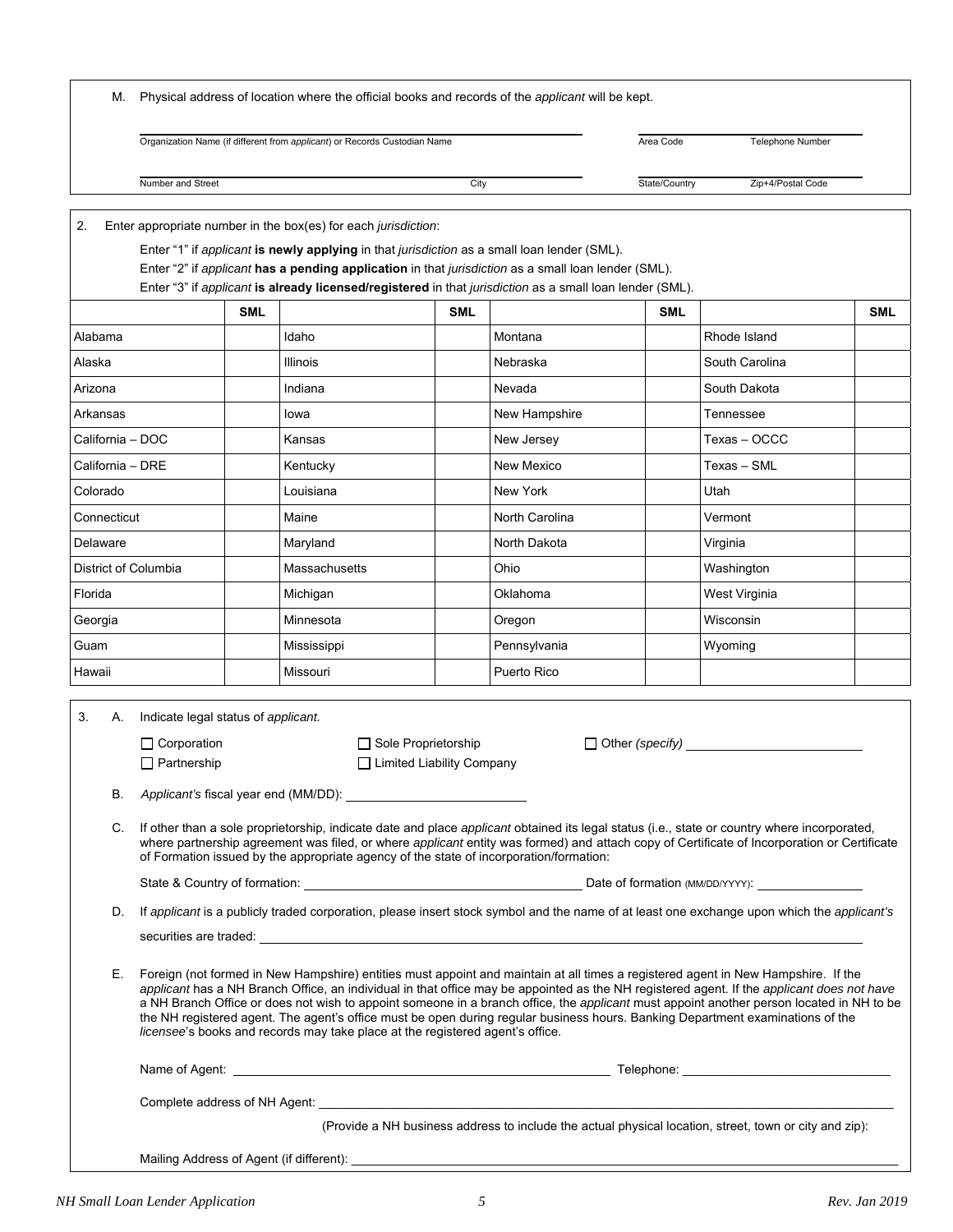|    |    | Criminal Disclosure                                                                                                                                                                                                                                                                     | YES I           | חו                          |
|----|----|-----------------------------------------------------------------------------------------------------------------------------------------------------------------------------------------------------------------------------------------------------------------------------------------|-----------------|-----------------------------|
| 8. |    | If the answer to any of the following is "YES", provide complete details of all events or proceedings in an attachment. Refer to the explanation<br>of terms section of the instructions for explanations of italicized terms. Remember to file updates to these disclosures as needed. |                 |                             |
|    |    | If "yes," provide the name(s) of the other <i>person(s)</i> .                                                                                                                                                                                                                           |                 |                             |
| 7. |    | Will applicant occupy or share space with any person(s) engaged in financial services-related activity?                                                                                                                                                                                 | $\Box$          | $\Box$                      |
|    |    | If "yes" briefly describe.                                                                                                                                                                                                                                                              |                 |                             |
| 6. |    | Will applicant engage in any non-small loan lending-related business?                                                                                                                                                                                                                   |                 |                             |
|    | C. | <b>Other Small Loans</b>                                                                                                                                                                                                                                                                | П               |                             |
| В. |    | <b>Title Loans</b>                                                                                                                                                                                                                                                                      | $\mathsf{L}$    |                             |
|    | А. | Payday Loans                                                                                                                                                                                                                                                                            | □               |                             |
| 5. |    | Check type(s) of small loan related businesses engaged in (or to be engaged in, if not yet active) by entity.                                                                                                                                                                           |                 |                             |
|    |    |                                                                                                                                                                                                                                                                                         | <b>YES</b>      | <b>NO</b>                   |
|    |    |                                                                                                                                                                                                                                                                                         |                 |                             |
|    |    |                                                                                                                                                                                                                                                                                         |                 |                             |
|    |    | Briefly describe the <i>control</i> relationship, including an organizational chart which shows the relationship. Use<br>additional sheets for comments if necessary.                                                                                                                   |                 |                             |
|    |    | Number and Street<br>City<br>State/Country<br>Zip+4/Postal Code                                                                                                                                                                                                                         |                 |                             |
|    |    | <b>Financial Institution Name</b>                                                                                                                                                                                                                                                       |                 |                             |
|    |    | □ State Non-Member Bank<br>□ Savings Association/Savings Bank □ Credit Union<br>$\Box$ Foreign Bank<br>□ Thrift Holding Company<br>$\Box$ Other                                                                                                                                         |                 |                             |
|    |    | □ Bank Holding Company<br>□ National Bank □ State Member Bank of the Federal Reserve System                                                                                                                                                                                             |                 |                             |
| В. |    | Directly or indirectly, is applicant controlled by any of the following?                                                                                                                                                                                                                | <b>YES</b><br>□ | <b>NO</b><br>$\mathbb{R}^n$ |
|    |    | Briefly describe the <i>control</i> relationship, including an organizational chart which shows the relationship. Use<br>additional sheets for comments if necessary.                                                                                                                   |                 |                             |
|    |    | Number and Street<br>Zip+4/Postal Code<br>City<br>State/Country                                                                                                                                                                                                                         |                 |                             |
|    |    | Partnership, Corporation, or Organization Name                                                                                                                                                                                                                                          |                 |                             |
|    |    | The Partnership, Corporation, or Organization                                                                                                                                                                                                                                           |                 |                             |
|    |    | $\Box$ controls applicant<br>$\Box$ is controlled by applicant<br>$\Box$ is under common <i>control</i> with <i>applicant</i>                                                                                                                                                           |                 |                             |
|    |    | (check only one for each relationship, attach additional copies as needed)                                                                                                                                                                                                              |                 |                             |
| 4. | А. | Directly or indirectly, does applicant control, is applicant controlled by, or is applicant under common control with, any<br>person that is engaged in the business of a small loan lender?                                                                                            | <b>YES</b><br>□ | ΝO<br>$\Box$                |

| <b>Criminal Disclosure</b> |    |                                                                                                                                                                                                                                                                                                                                                                                                                                                                                                                        |  |  |
|----------------------------|----|------------------------------------------------------------------------------------------------------------------------------------------------------------------------------------------------------------------------------------------------------------------------------------------------------------------------------------------------------------------------------------------------------------------------------------------------------------------------------------------------------------------------|--|--|
| А.                         | 1) | Has the entity or a control affiliate ever:<br>been convicted of or pled guilty or nolo contendere ("no contest") in a domestic, foreign, or military court to any<br>felony?                                                                                                                                                                                                                                                                                                                                          |  |  |
|                            | 2) | been <i>charged</i> with any <i>felony</i> ?                                                                                                                                                                                                                                                                                                                                                                                                                                                                           |  |  |
| В.                         | 1) | In the past ten years has the <i>entity</i> or a <i>control affiliate</i> been convicted of or pled guilty or nolo contendere ("no<br>contest") in a domestic, foreign, or military court to committing or conspiring to commit a <i>misdemeanor involving</i> : (i)<br>financial services or a financial services-related business, (ii) fraud, (ii) false statements or omissions, (iv) theft or<br>wrongful taking of property, (v) bribery, (vi) perjury, (vii) forgery, (viii) counterfeiting, or (ix) extortion? |  |  |
|                            | 2) | Are there pending charges against the entity or a control affiliate for a misdemeanor specified in $(B)$ (1)?                                                                                                                                                                                                                                                                                                                                                                                                          |  |  |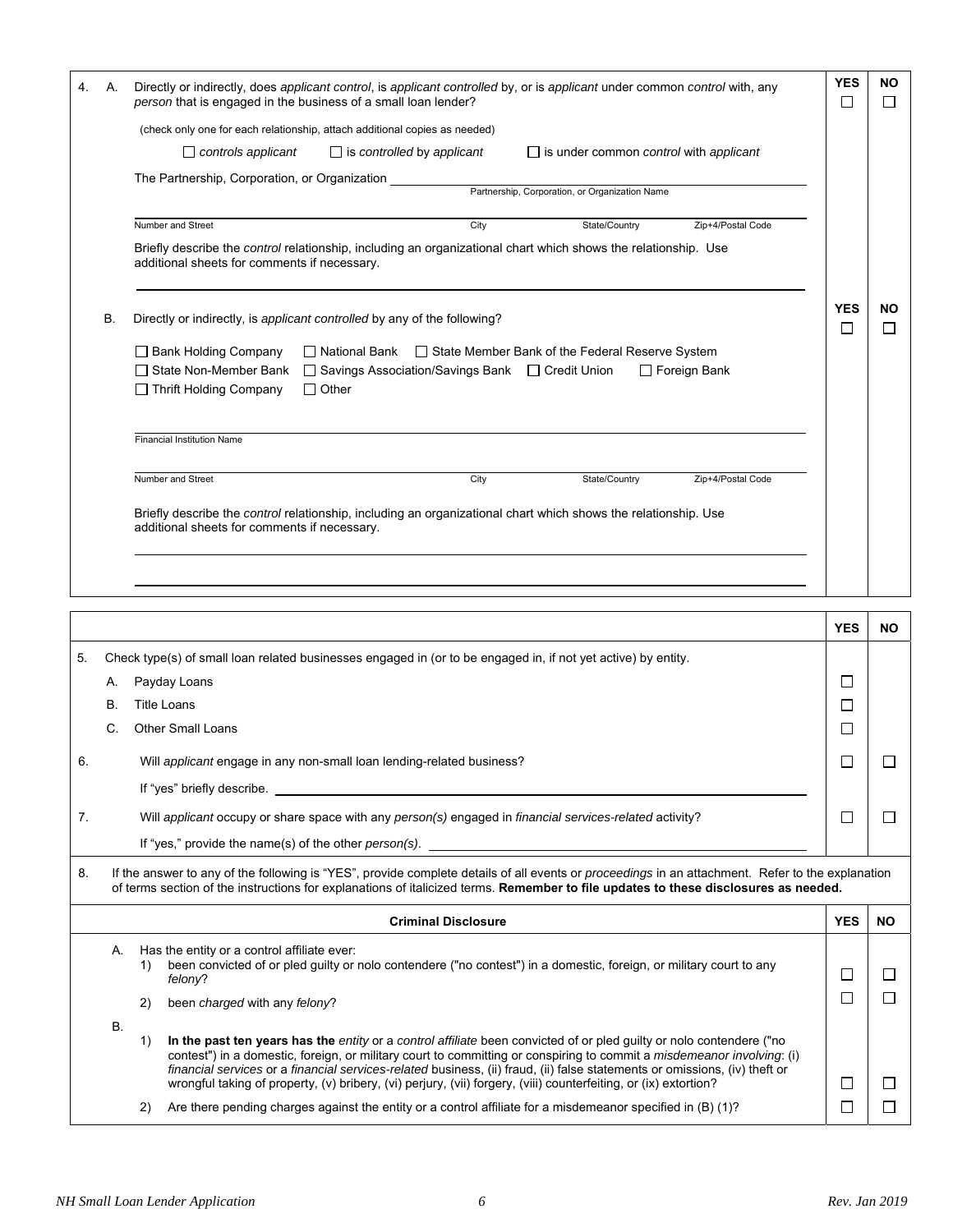|    | <b>Regulatory Action Disclosure</b>                                                                                                                                                                                                 | <b>YES</b>   | <b>NO</b> |
|----|-------------------------------------------------------------------------------------------------------------------------------------------------------------------------------------------------------------------------------------|--------------|-----------|
|    | In the past 10 years, has any State or federal regulatory agency or foreign financial regulatory authority or self<br>C.<br>regulatory organization (SRO) ever:                                                                     |              | $\Box$    |
|    | found the entity or a control affiliate to have made a false statement or omission or been dishonest, unfair or<br>1)<br>unethical?                                                                                                 |              |           |
|    | found the entity or a control affiliate to have been involved in a violation of a financial services-related regulation(s) or<br>2)<br>statute $(s)$ ?                                                                              | П            | $\Box$    |
|    | found the entity or a control affiliate to have been a cause of a financial services-related business having its<br>3)<br>authorization to do business denied, suspended, revoked or restricted?                                    | $\Box$       | $\Box$    |
|    | entered an order against the entity or a control affiliate in connection with a financial services-related activity?<br>4)                                                                                                          | П            | $\Box$    |
|    | denied, suspended, or revoked the entity's or a control affiliate's registration or license or otherwise, by order,<br>5)<br>prevented it from associating with a financial services-related business or restricted its activities? | П            | $\Box$    |
| D. | Has the entity's or a control affiliate's authorization to act as an attorney, accountant, or State or federal<br>contractor ever been revoked or suspended?                                                                        | $\mathsf{L}$ | $\perp$   |
| Е. | Is there a pending regulatory action proceeding against the entity or a control affiliate for any alleged violation<br>described in (C) through (D)?                                                                                | П            | П         |
|    | <b>Civil Judicial Disclosure</b>                                                                                                                                                                                                    | <b>YES</b>   | <b>NO</b> |
| F. | Has any domestic or foreign court:<br>in the past ten years enjoined the entity or a control affiliate in connection with any financial services-related activity?<br>1)                                                            | П            | $\Box$    |
|    | in the past ten years found the entity or a control affiliate was involved in a violation of any financial services-related<br>2)<br>statute(s) or regulation(s)?                                                                   | П            | □         |
|    | in the past ten years dismissed, pursuant to a settlement agreement, a financial services-related civil action brought<br>3)<br>against the entity or control affiliate by a State or foreign financial regulatory authority?       | □            | $\Box$    |
| G. | Is there a pending financial services-related civil action in which the entity or a control affiliate is named for any alleged<br>violation described in (F)?                                                                       | П            | $\Box$    |
|    | <b>Financial Disclosure</b>                                                                                                                                                                                                         | <b>YES</b>   | <b>NO</b> |
| Н. | In the past ten years has the entity or a control affiliate been the subject of a bankruptcy petition?                                                                                                                              | ΙI           | □         |
| ı. | Has a bonding company ever denied, paid out on, or revoked a bond for the entity?                                                                                                                                                   | $\Box$       | $\Box$    |
| J. | Does the entity have any unsatisfied judgments or liens against it?                                                                                                                                                                 | □            | $\Box$    |
|    | <b>Operations</b>                                                                                                                                                                                                                   |              |           |
|    | Has the company conducted any activity with New Hampshire consumers prior to applying for a license with the New Hampshire Banking<br>Department? Yes $\Box$ No $\Box$ If yes please describes the activity:                        |              |           |
|    |                                                                                                                                                                                                                                     |              |           |
|    |                                                                                                                                                                                                                                     |              |           |
|    |                                                                                                                                                                                                                                     |              |           |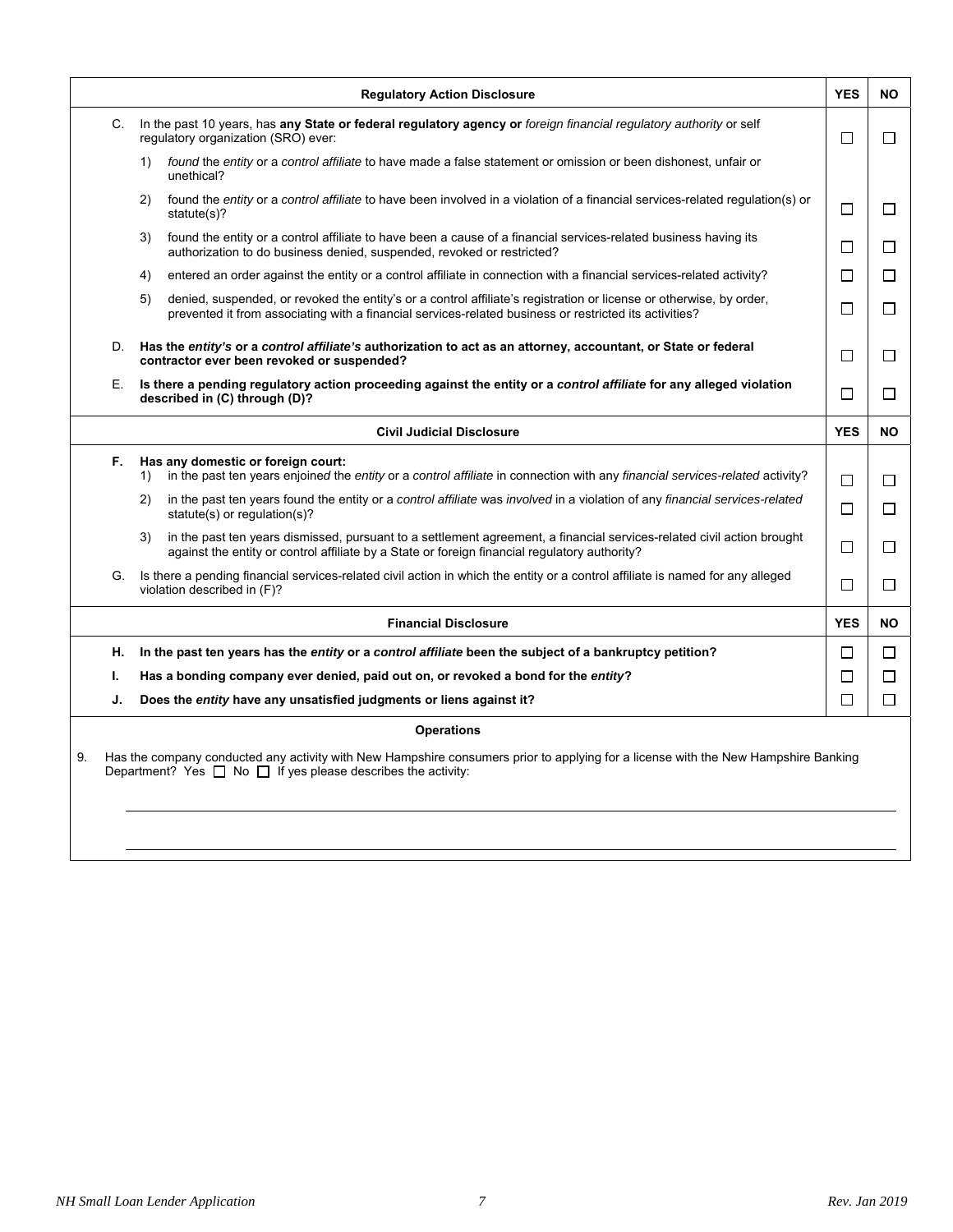# ATTACHMENTS REQUIRED TO BE FILED AS PART OF THE APPLICATION

**Principal Name Registration Form:** Your company must be registered with the NH Secretary of State. Visit https://quickstart.sos.nh.gov/online to complete the required Principal Name Registration information. Your application will not be processed without a copy of the forms issued by the NH Secretary of State.

**Trade Name Registration Form:** Include a copy of the registration form issued by the NH Secretary of State. Visit https://quickstart.sos.nh.gov/online to complete the required Trade Name Registration information.

**Branch Office Form**: Include this form for each Branch Office located in NH. Visit this web page to view the form: http://www.nh.gov/banking/consumer-credit/documents/app-nh-branch-office-form.pdf.

**Surety Bond:** Small Loan companies must submit a \$25,000 surety bond. We cannot accept copies of the bond; we must have the originally executed bond. The bond must be signed by three people: 1) an authorized officer of the company that is the applicant or licensee, 2) an individual with a power of attorney who may sign on behalf of the surety company, and 3) [the countersignature] an insurance agent of the surety company who is duly licensed by the New Hampshire Insurance Department (does not have to be a resident agent; any NH licensed agent of the company may sign). All three signature lines must be signed.

The bond form can be found on here: http://www.nh.gov/banking/consumer-credit/documents/app-small-loan-bond.pdf

**Form U2 --** http://www.nh.gov/banking/consumer-credit/documents/u2.pdf

**Schedule A –** http://www.nh.gov/banking/consumer-credit/documents/app-nh-schedule-a.pdf

**Schedule B –** http://www.nh.gov/banking/consumer-credit/documents/app-nh-schedule-b.pdf

Individuals identified on Schedule A and B must complete the following as per instructions:

- An MU2 (NH Individual Disclosure Form): http://www.nh.gov/banking/consumer-credit/documents/app-mtg-mu2.pdf
- A Criminal History Record Information Authorization Form: http://www.nh.gov/banking/consumer-credit/documents/ccd-nh-criminal-records-form.pdf
- A Fingerprint Card: To request fingerprint card(s), please complete the form on our website, http://www.nh.gov/banking/consumer-credit, call (603) 271-8675, or e-mail licensing@banking.state.nh.us. Indicate the number of cards needed and the address where they should be mailed to.
- Processing Fee: The Department of Safety charges a \$48.25 fee to cover costs for each record check. (State Police Fee: \$25, FBI Fee \$23.25). All checks and money orders for the record checks must be attached to this checklist and made payable to "State of NH-Criminal Records." Fees covering multiple individuals may be combined into one check.

Mail all information to the New Hampshire Banking Department. We will forward the document(s) and check(s) to the Department of Safety. Do not send the information directly to Department of Safety as this will delay review of the company's application.

### **ORGANIZATION AND QUALIFICATION PAPERS**

- *Applicants* organized under the laws of the State of NH must submit a copy of the Certificate of Formation issued by the NH Secretary of State. Foreign (not formed under NH law) corporations, foreign limited liability companies and foreign partnerships must provide a copy of their home state registration and proof of registration as a foreign corporation, foreign limited liability company or foreign partnership issued by the NH Secretary of State (Certificate of Authority; Telephone Number: 603-271-3244 or 603-271-3246; www.nh.gov/sos/corporate ).
- Applicants must provide organizational documents as follows: corporations must submit a copy of their Articles of Incorporation and By-Laws and any amendments thereto; Partnerships must submit a copy of the Partnership or Limited Partnership Agreement and any amendments thereto; and Limited Liability Companies must submit copies of their Articles of Organization, any Management Agreements that exist, and any amendments to either. **Companies should also submit an organizational chart.**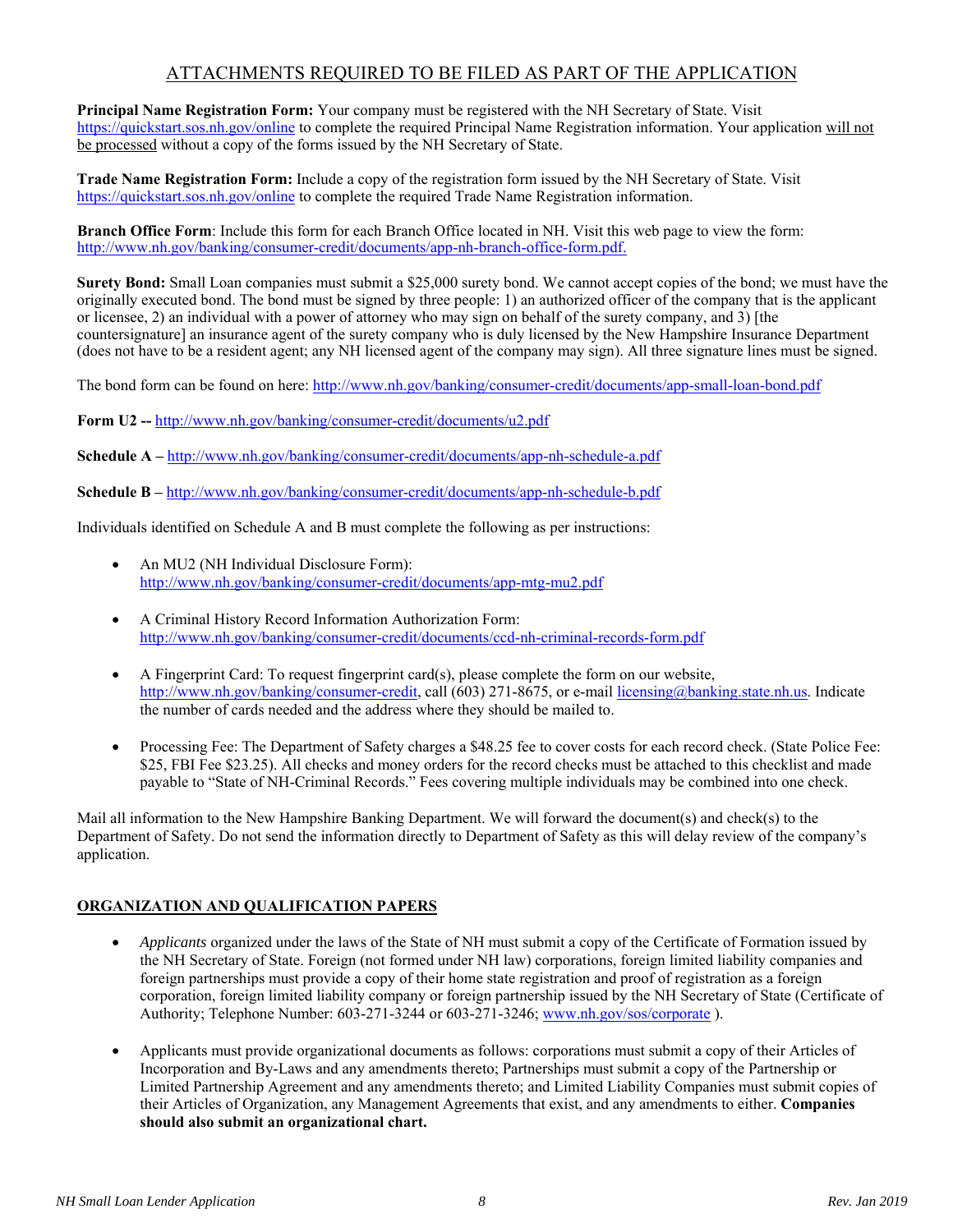Foreign and domestic *applicant*s who propose to use a trade name in NH must provide proof of trade name registration issued by the NH Secretary of State (Telephone Number: 603-271-3244 or 603-271-3246). The "Owner" of the trade name listed on the registration must match the name of the "*Applicant*". If these are not the same, ownership must be changed through the Secretary of State's office.

### **FINANCIAL CONDITION**

All *applicants* must submit financial statements, specifically:

- Copies of the following that are prepared in accordance with generally accepted accounting principles by a public accountant, certified public accountant (audited statements are required if an audit was performed), or the *applicant's* financial officer who must include an attestation, signed under penalty of Unsworn Falsification pursuant to NH RSA 641:3, that the financial statements are true and accurate to the best of his or her belief and knowledge:
	- Balance sheet as of the last fiscal year end and as of the most recent quarter end.
	- Cash flow statement as of the last fiscal year end and as of the most recent quarter end.
	- Income statement as of the last fiscal year end and as of the most recent quarter end.
	- Note disclosures for the above.
- Publicly traded corporations, and wholly owned subsidiaries of publicly traded corporations, may submit copies of their most recent SEC 10K and 10Q forms in lieu of financial statements required by 16A if the financial statements reflect the operations and financial position of the applicant itself.
- If the financial statement is more than 6 months old, provide an interim balance sheet and income statement as of the applicant's last quarter end.
- Small Loan Lenders must maintain a positive net worth at all times.

### **SMALL LOAN LENDER CONTRACTS**

Attach specimen copies of all contracts, agreements, and disclosures that the *applicant* will use with NH consumers.

#### **COMPANY POLICIES AND PROCEDURES**

Business plan.

**WARNING:** Failure to keep this entire application/amendment licensing form current and to file accurate supplementary information on a timely basis, or otherwise to comply with the provisions of law pertaining to the conduct of business in New Hampshire violates the laws of New Hampshire and may result in disciplinary, administrative, injunctive or criminal action.

### **INTENTIONAL MISSTATEMENTS OR OMISSIONS OF FACTS MAY CONSTITUTE CRIMINAL VIOLATIONS.**